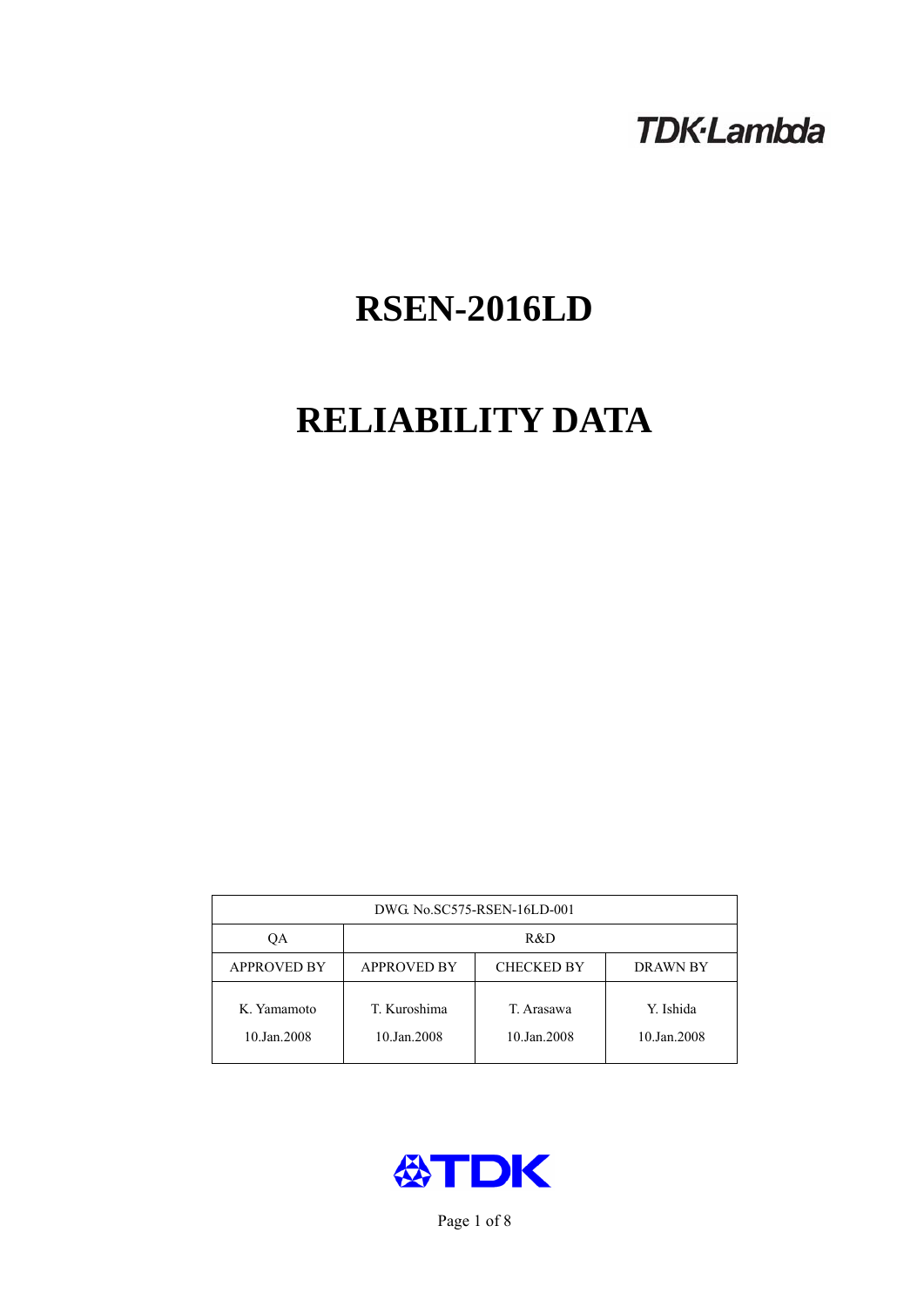#### **RSEN-2016LD**

# **I N D E X**

|                                     | Page   |
|-------------------------------------|--------|
| 1. Calculated Values of MTBF        | Page-3 |
| 2. Vibration Test                   | Page-4 |
| 3. Heat Cycle Test                  | Page-5 |
| 4. Humidity Test                    | Page-6 |
| 5. High Temperature Resistance Test | Page-7 |
| 6. Low Temperature Storage Test     | Page-8 |

The following data are typical values. As all units have nearly the same characteristics, the data to be considered as ability values.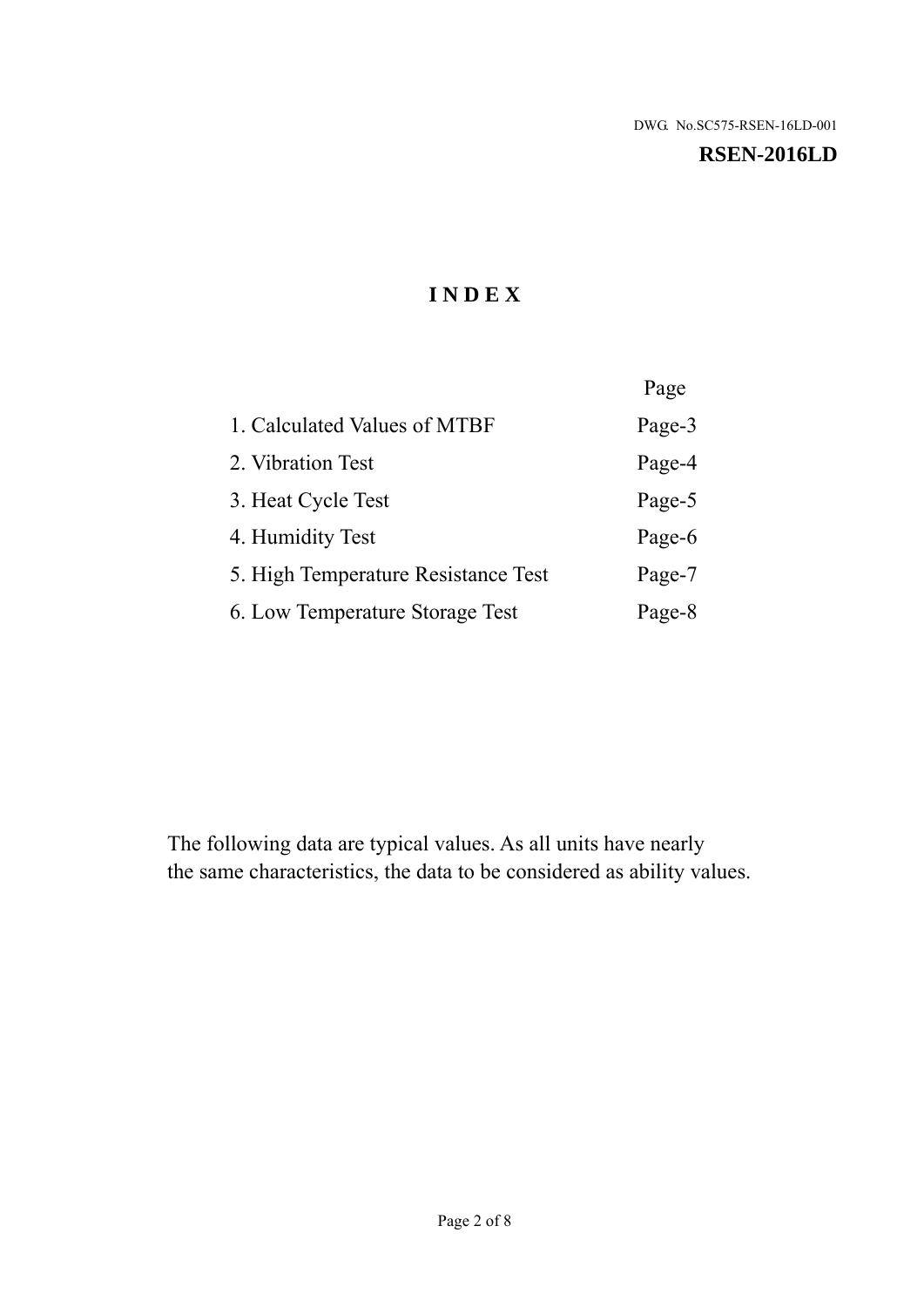#### **RSEN-2016LD**

1. Calculated values of MTBF

MODEL : RSEN-2016LD

(1) Calculating Method

 Calculated based on parts stress reliability projection of MIL-HDBK-217F NOTICE2.

Individual failure rates  $\lambda$  G is given to each part and MTBF is calculated by the count of each part.

$$
MIBF = \frac{1}{\lambda_{\text{equip}}} = \frac{1}{\sum_{i=1}^{n} N_i (\lambda_G \pi_Q)_i} \times 10^6 \text{ (hours)}
$$

| $\lambda$ equip | : Total equipment failure rate (Failure $/ 10^6$ Hours)                   |
|-----------------|---------------------------------------------------------------------------|
| $\lambda$ G     | : Generic failure rate for the $\hbar$ generic part                       |
|                 | (Failure/ $10^6$ Hours)                                                   |
| Ni              | : Quantity of <i>i</i> th generic part                                    |
| N               | : Number of different generic part categories                             |
| $\pi$ Q         | : Generic quality factor for the <i>i</i> th generic part ( $\pi Q = 1$ ) |

- (2) MTBF Values
	- GF : Ground, Fixed

 $MTBF = 12,162,491$  (Hours)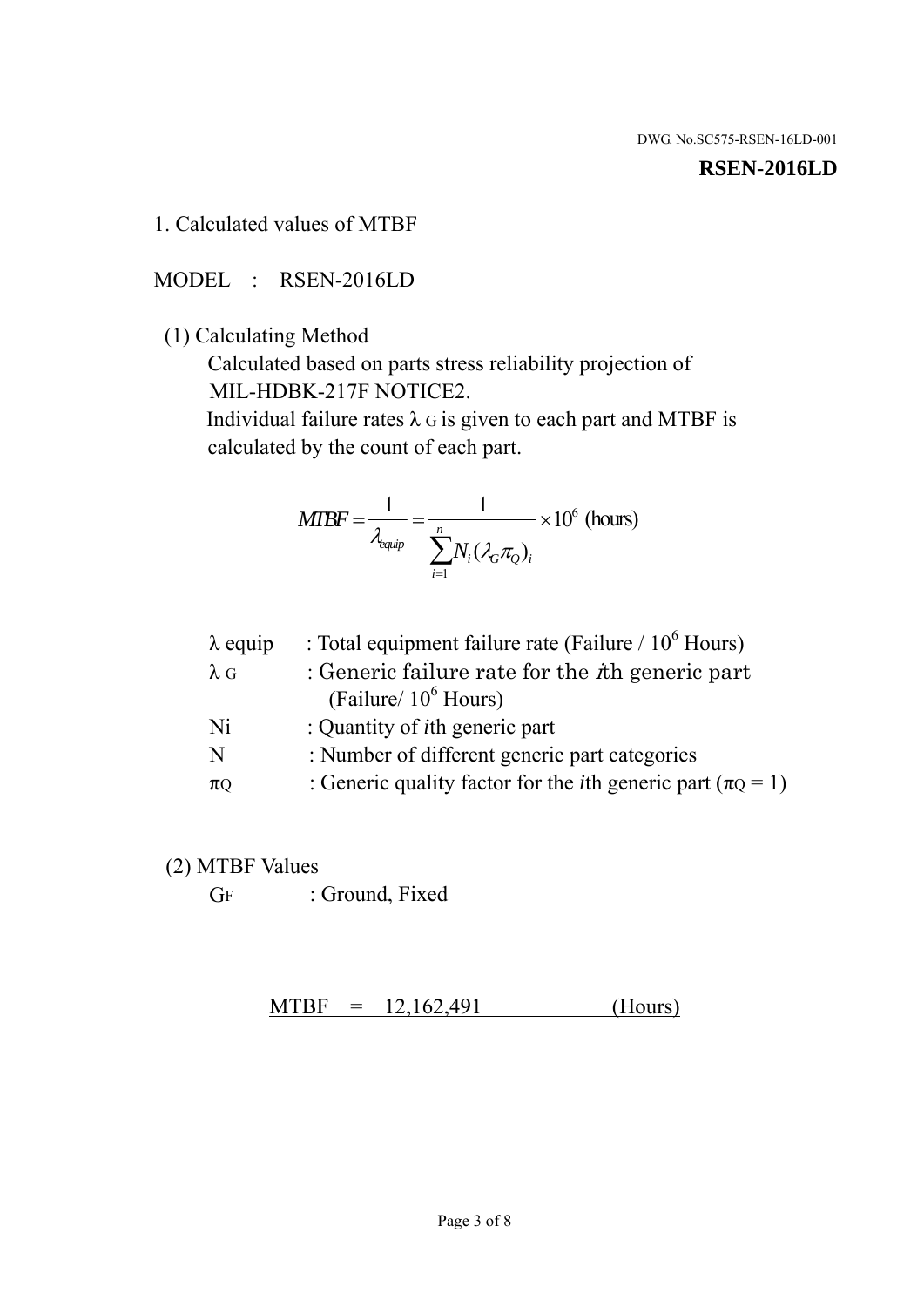#### **RSEN-2016LD**

2. Vibration Test

### MODEL : RSEN-2016LD (Representation Product : RSEN-2030D)

- (1) Vibration Test Class Frequency Variable Endurance Test
- (2) Equipment Used Controller VS-1000-6, Vibrator 905-FN ( IMV CORP.)
- (3) The Number of D.U.T. (Device Under Test) 5 units
- (4) Test Condition
	- · Frequency : 10~55Hz
	- $\cdot$  Acceleration : 9.8m/s<sup>2</sup>, Sweep for 1 min.
	- · Dimension and times : X, Y and Z directions for 1 hour each.

# (5) Test Method

Fix the D.U.T. on the fitting-stage

# (6) Test Results

PASS

#### Typical Sample Data

| . .                           |                                 |                   |                     |                     |
|-------------------------------|---------------------------------|-------------------|---------------------|---------------------|
| Check item                    | Spec.                           |                   | <b>Before Test</b>  | After Test          |
|                               | Differential Mode: 25dBmin.     | $0.4$ MHz         | 38.80               | 39.10               |
|                               |                                 | 30 MHz            | 56.51               | 55.42               |
| Attenuation (dB)              | Common Mode: 25dBmin.           | 2 MHz             | 36.23               | 36.01               |
|                               |                                 | 30 MHz            | 37.14               | 36.63               |
| Leakage Current (mA)          | $1mA$ max. $(250V, 60Hz)$       | Line1             | 0.41                | 0.40                |
|                               |                                 | Line <sub>2</sub> | 0.41                | 0.40                |
| DC Resistance $(m\Omega)$     | $6m \Omega$ max.                |                   | 3.62                | 3.60                |
| <b>Test Voltage</b>           | $L-L: 1768Vdc$ 60s.             |                   | OK                  | OK.                 |
|                               | $L-E$ : 2500Vac 60s.            |                   |                     |                     |
| Isolation Resistance ( $MQ$ ) | $100M \Omega$ min. (500Vdc 60s) |                   | $4.0 \times 10^{6}$ | $4.0 \times 10^{6}$ |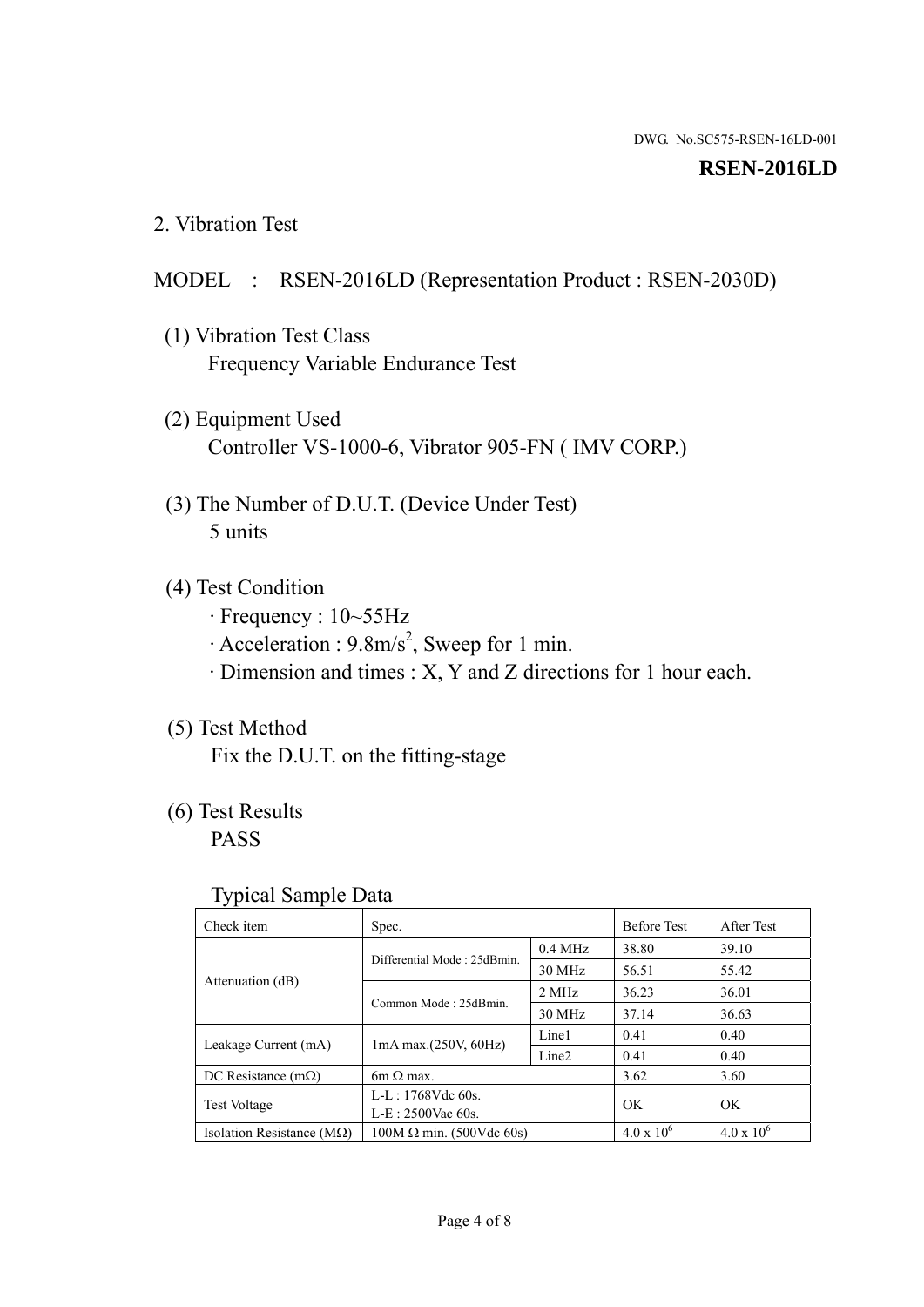3. Heat Cycle Test

# MODEL : RSEN-2016LD (Representation Product : RSEN-2030)

- (1) Equipment Used TEMPERATURE CHAMBER TSA-71H-W (ESPEC CORP.)
- (2) The Number of D.U.T. (Device Under Test) 5 units
- (3) Test Conditions
	- · Ambient Temperature : -25~+85°C · Test Cycles : 100cycles



(4) Test Method

 Before the test check if there is no abnormal characteristics and put the D.U.T. in the testing chamber. Then test it in the above cycles, After the test is completed leave it for 1 hour at room temperature and check it if there is no abnormal each characteristics.

(5) Test Results

PASS

| <b>Typical Sample Data</b> |  |  |
|----------------------------|--|--|
|----------------------------|--|--|

| Check item                    | Spec.                           |                     | <b>Before Test</b> | After Test        |
|-------------------------------|---------------------------------|---------------------|--------------------|-------------------|
|                               | Differential Mode: 25dBmin.     | $0.4\ \mathrm{MHz}$ | 40.06              | 40.06             |
|                               |                                 | 30 MHz              | 55.64              | 57.12             |
| Attenuation (dB)              | Common Mode: 25dBmin.           | 2 MHz               | 35.40              | 36.74             |
|                               |                                 | 30 MHz              | 37.70              | 37.36             |
| Leakage Current (mA)          | $1mA$ max. $(250V, 60Hz)$       | Line1               | 0.41               | 0.49              |
|                               |                                 | Line <sub>2</sub>   | 0.42               | 0.48              |
| DC Resistance $(m\Omega)$     | $6m \Omega$ max.                |                     | 3.48               | 3.22              |
| <b>Test Voltage</b>           | L-L: 1768Vdc 60s.               |                     | OK                 | OK                |
|                               | $L-E: 2500$ Vac 60s.            |                     |                    |                   |
| Isolation Resistance ( $MQ$ ) | $100M \Omega$ min. (500Vdc 60s) |                     | $9.5 \times 10^5$  | $9.4 \times 10^5$ |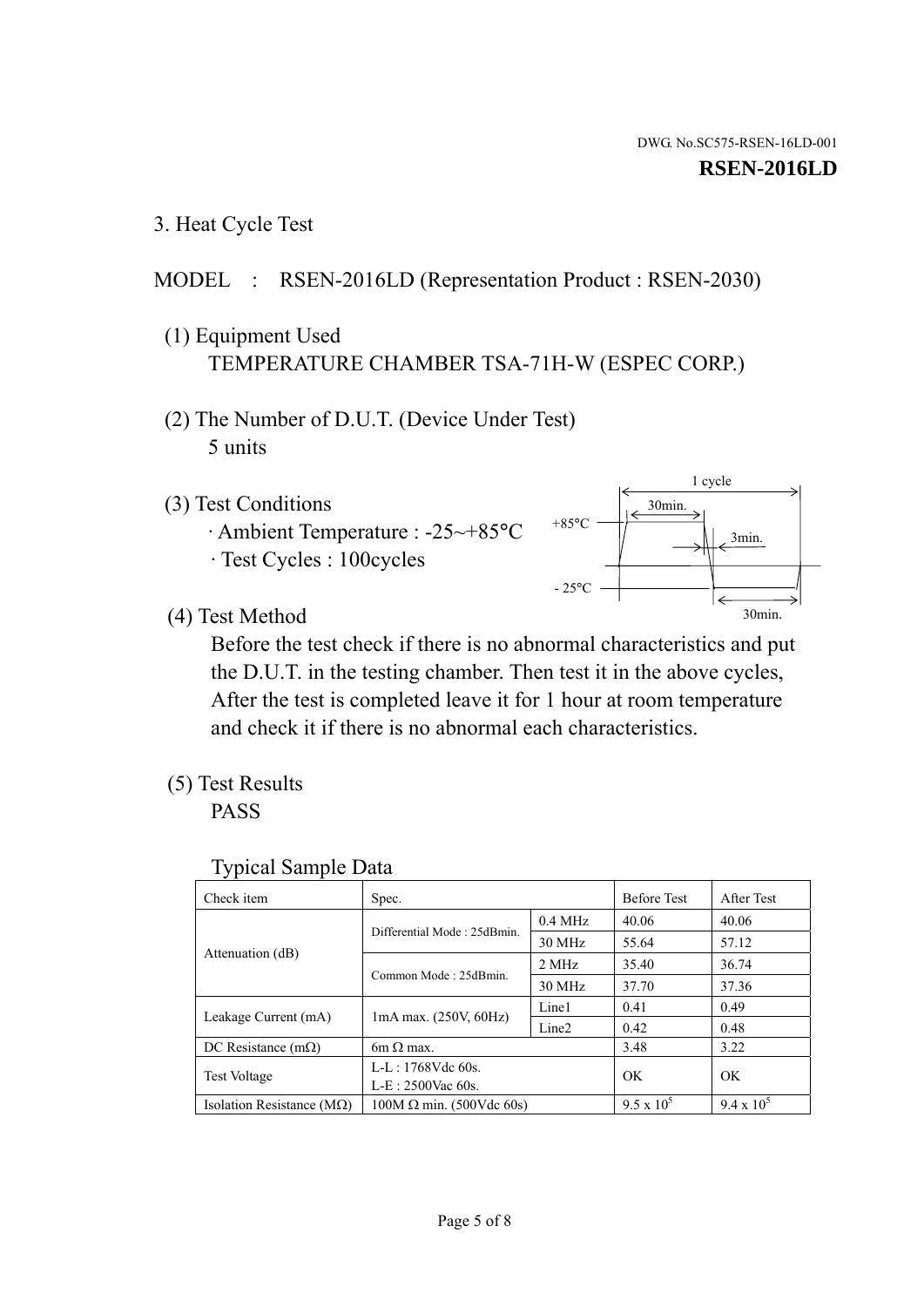4. Humidity Test

# MODEL : RSEN-2016LD (Representation Product : RSEN-2030)

- (1) Equipment Used TEMP. & HUMID. CHAMBER PR-4KT (ESPEC CORP.)
- (2) The Number of D.U.T. (Device Under Test) 5 units

# (3) Test Conditions

- · Ambient Temperature : +40°C
- · Test Time : 500 hours
- · Ambient Humidity : 90~95% RH No Dewdrop

# (4) Test Method

 Before the test check if there is no abnormal characteristics and put the D.U.T. in the testing chamber. Then test it in the above conditions. After the test is completed leave it for 1 hour at room temperature and check it if there is no abnormal each characteristics.

# (5) Test Results

PASS

| . .                                |                                 |                   |                     |                     |
|------------------------------------|---------------------------------|-------------------|---------------------|---------------------|
| Check item                         | Spec.                           |                   | <b>Before Test</b>  | After Test          |
|                                    | Differential Mode: 25dBmin.     | $0.4$ MHz         | 40.92               | 39.42               |
|                                    |                                 | 30 MHz            | 57.38               | 55.62               |
| Attenuation (dB)                   | Common Mode: 25dBmin.           | 2 MHz             | 36.16               | 36.22               |
|                                    |                                 | 30 MHz            | 37.34               | 37.92               |
| Leakage Current (mA)               | $1mA$ max. $(250V, 60Hz)$       | Line1             | 0.42                | 0.41                |
|                                    |                                 | Line <sub>2</sub> | 0.42                | 0.43                |
| DC Resistance (m $\Omega$ )        | $6m \Omega$ max.                |                   | 3.62                | 3.58                |
| <b>Test Voltage</b>                | $L-L: 1768Vdc$ 60s.             |                   | OK                  |                     |
|                                    | $L-E$ : 2500Vac 60s.            |                   |                     | OK.                 |
| Isolation Resistance ( $M\Omega$ ) | $100M \Omega$ min. (500Vdc 60s) |                   | $3.6 \times 10^{6}$ | $4.5 \times 10^{6}$ |

#### Typical Sample Data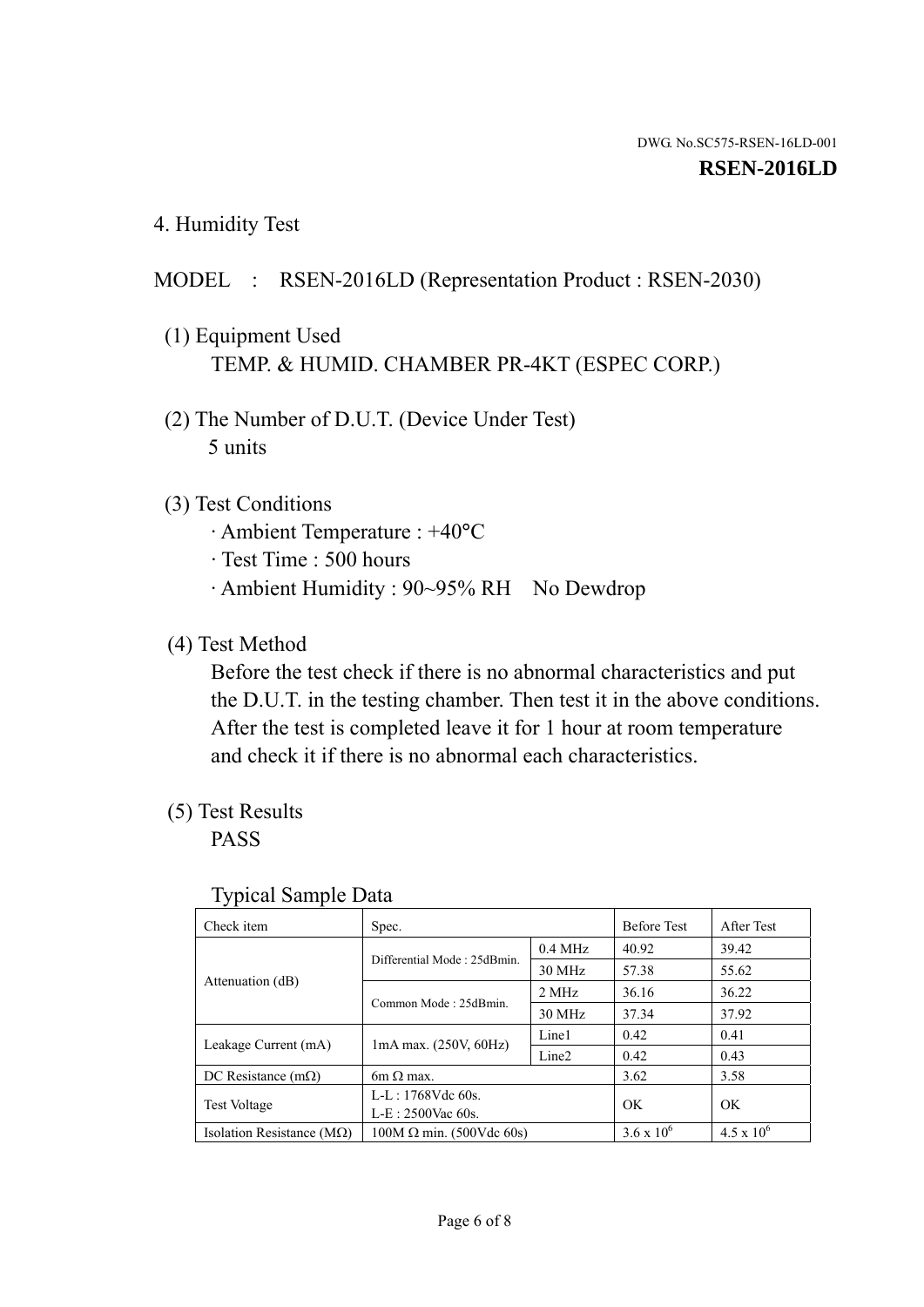5. High Temperature Resistance Test

### MODEL : RSEN-2016LD (Representation Product : RSEN-2060)

- (1) Equipment Used TEMPERATURE CHAMBER PHH-300 ( ESPEC CORP.)
- (2) The Number of D.U.T. (Device Under Test) 5 units
- (3) Test Conditions
	- · Ambient Temperature : +55°C
	- · Test Time : 500 hours
	- · Operating : DC 60A
- (4) Test Method

 Before the test check if there is no abnormal characteristics and put the D.U.T. in the testing chamber. Then test it in the above conditions. After the test is completed leave it for 1 hour at room temperature and check it if there is no abnormal each characteristics.

(5) Test Results

PASS

| ╯┸                                 |                                 |                   |                     |                     |
|------------------------------------|---------------------------------|-------------------|---------------------|---------------------|
| Check item                         | Spec.                           |                   | <b>Before Test</b>  | After Test          |
|                                    | Differential Mode: 25dBmin.     | $0.2$ MHz         | 57.86               | 58.52               |
|                                    |                                 | 30 MHz            | 52.04               | 51.94               |
| Attenuation (dB)                   | Common Mode: 25dBmin.           | 2 MHz             | 35.90               | 36.04               |
|                                    |                                 | 30 MHz            | 26.60               | 27.62               |
| Leakage Current (mA)               | $1mA$ max. $(250V, 60Hz)$       | Line1             | 0.45                | 0.46                |
|                                    |                                 | Line <sub>2</sub> | 0.46                | 0.46                |
| DC Resistance $(m\Omega)$          | $3m \Omega$ max.                |                   | 2.22                | 2.24                |
| <b>Test Voltage</b>                | $L-L: 1768Vdc$ 60s.             |                   | OK                  | OK                  |
|                                    | $L-E: 2500$ Vac 60s.            |                   |                     |                     |
| Isolation Resistance ( $M\Omega$ ) | $100M \Omega$ min. (500Vdc 60s) |                   | $4.1 \times 10^{6}$ | $4.6 \times 10^{6}$ |

#### Typical Sample Data